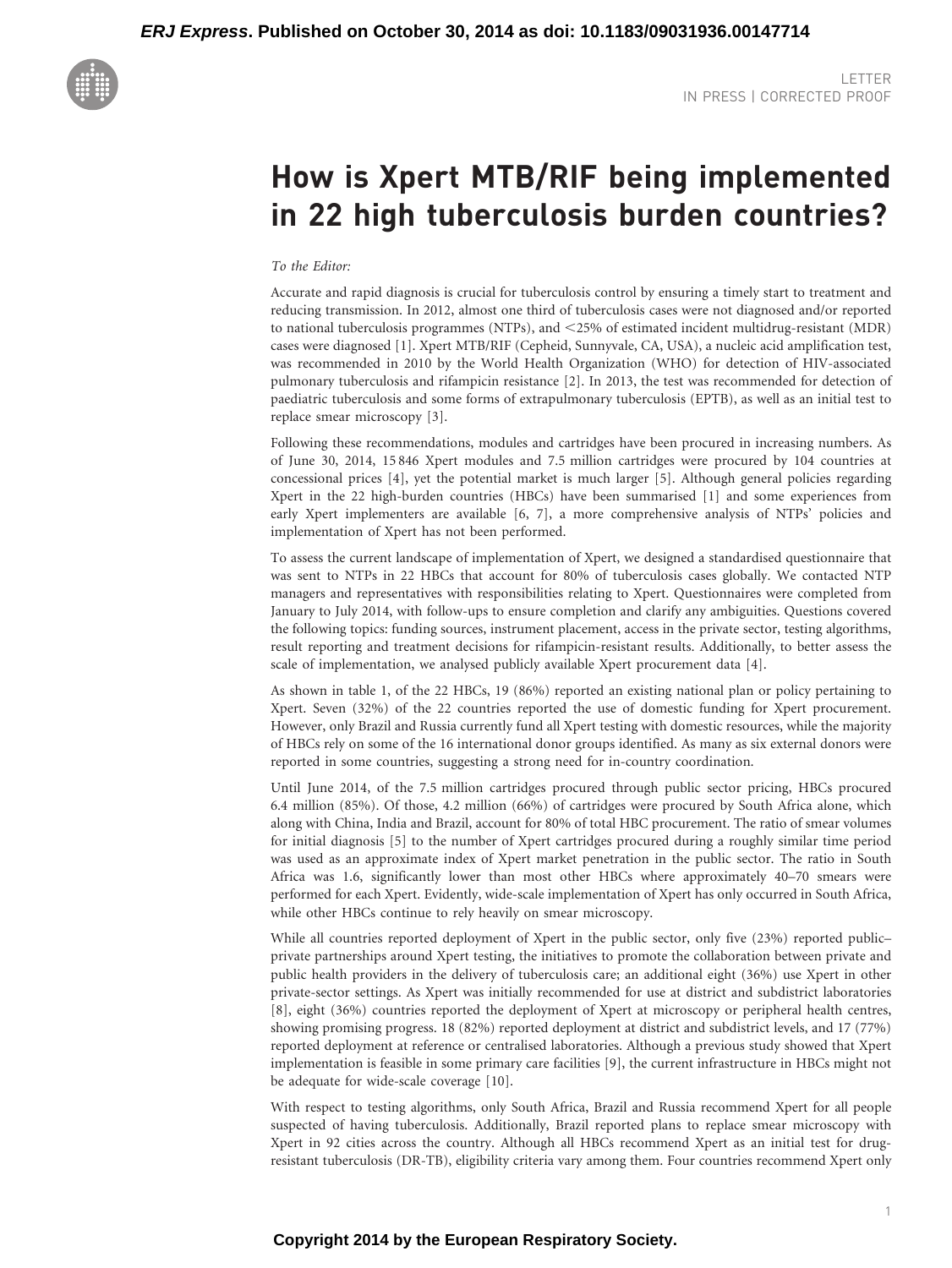<span id="page-1-0"></span>

|                                      |                                           |                                                         |                                            |              | TABLE 1 Policy and implementation data on Xpert MTB/RIF from 22 high tuberculosis (TB) burden countries |                                 |                                         |                   |                                                                               |                                  |                                 |
|--------------------------------------|-------------------------------------------|---------------------------------------------------------|--------------------------------------------|--------------|---------------------------------------------------------------------------------------------------------|---------------------------------|-----------------------------------------|-------------------|-------------------------------------------------------------------------------|----------------------------------|---------------------------------|
| Country (WHO                         | <b>Estimated</b><br>$HIV$ <sup>+</sup> TB | Estimated<br>MDR-TB                                     | <b>Total MDR</b>                           | <b>Xpert</b> | Cartridges procured <sup>5</sup>                                                                        | Smear/Xpert                     | Modules                                 | Availability in   | Algorithm                                                                     | SLT initiation                   |                                 |
| classification)                      | $\csc^{\#}n$                              | among notified<br>$\mathbf{r}$<br>TB cases <sup>#</sup> | are new TB<br>$cases$ $#196$<br>cases that | policy       | $\mathbf{C}$                                                                                            | cartridge<br>ratio <sup>f</sup> | procured <sup>5</sup><br>$\blacksquare$ | private<br>sector |                                                                               | high risk of DR<br>Patients with | low risk of DR<br>Patients with |
| Afghanistan                          | 310                                       | 1150                                                    |                                            | z >          | 570 (460)                                                                                               | 37.0                            | P                                       | Z                 |                                                                               | Treat w/DST                      | Treat w/DST                     |
| Bangladesh<br>(HDR)                  | 240                                       | 4200                                                    | 65<br>45                                   |              | 114910 (96300)                                                                                          | 15.0                            | 376                                     | Y w/PPM           | DR<br>DR                                                                      | Treat no DST                     | TSU,<br>Treat w/                |
| (HTH)<br><b>Brazil</b>               | 16000                                     | 1710                                                    | 50                                         | $\succ$      | 290 930 (256 670)                                                                                       | 6.2                             | 716                                     | Y w/o PPM         | Children<br>EPTB<br>$\equiv$                                                  | Under revision                   |                                 |
| Cambodia<br>(HTH)                    | 2700                                      | 386                                                     | 85                                         | $\succ$      | 57 640 [20 690]                                                                                         | 21.1                            | 96                                      | Z                 | $\stackrel{\scriptscriptstyle +}{\scriptscriptstyle \equiv}$<br>DR            | Treat w/DST                      | Wait                            |
| China                                | 7300                                      | 60000                                                   | $82$                                       | $\succ$      | 240 000 (227 560)                                                                                       | 74.3                            | 3812                                    | Y w/o PPM         | DR                                                                            | Treat no DST                     | Wait                            |
| (HDR, HTH)<br>(HDR, HTH)<br>DR Congo | 16000                                     | 2860                                                    | 73                                         | $\succ$      | 67740 [24780]                                                                                           | 31.2                            | 110                                     | Z                 | $\leq$<br>DR                                                                  | Treat w/DST                      | Treat w/DST                     |
| (HDR, HTH)<br>Ethiopia               | 23000                                     | 2080                                                    | 77                                         | $\succ$      | 37040 (12680)                                                                                           | 378.5                           | 104                                     | Y w/o PPM         | キュエ<br>$\mathop{\mathsf{DR}}$                                                 | Treat no DST                     | Treat w/o DST                   |
| (HDR, HTH)<br>India                  | 130000                                    | 64000                                                   | 33                                         | $\succ$      | 379 200 (232 150)                                                                                       | 71.5                            | 598                                     | Y w/PPM           | Children<br>$\geq$<br>$\mathop{\boxtimes}\limits^{\mathop{\boxtimes}}$        | Treat w/DST                      | Wait                            |
| (HDR, HTH)<br>Indonesia              | 7500                                      | 6800                                                    | 85                                         | $\succ$      | 52 950 (41 250)                                                                                         | 39.3                            | 284                                     | Y w/PPM           | Children<br>$\stackrel{\scriptscriptstyle +}{\geq}$<br>$\mathsf{D}\mathsf{R}$ | Treat w/DST                      | Wait                            |
| (HTH)<br>Kenya                       | 45000                                     | 2780                                                    | 59                                         | ≻            | 147950 [81010]                                                                                          | 47.6                            | 370                                     | Y w/PPM           | $\geq$<br>$\mathsf{D}\mathsf{R}$                                              | Treat w/DST                      | Wait                            |
| Mozambique<br>(HTH)                  | 83000                                     | 1940                                                    | 72                                         | $\succ$      | 76 020 [31 700]                                                                                         | 6.2                             | 108                                     | Z                 | Children<br>$\leq$<br>$\mathsf{D}\mathsf{R}$                                  | Treat w/DST                      | Treat w/DST                     |
| (HDR, HTH)<br>Myanmar                | 19000                                     | 6100                                                    | 80                                         | $\succ$      | 72520 (40 100)                                                                                          | 23.2                            | 164                                     | z                 | Children<br>$\geq$<br>$\mathbb{R}$                                            | Wait                             | Wait                            |
| (HDR, HTH)<br>Nigeria                | 46000                                     | 3600                                                    | 69                                         | $\succ$      | 76 840 (38 080)                                                                                         | 27.8                            | 400                                     | Y w/PPM           | Children<br>EPTB<br>$\leq$<br>DR                                              | Wait                             | Wait                            |
| Pakistan<br>(HDR)                    | 3800                                      | 11400                                                   | 68                                         | $\succ$      | 98 200 (45 860)                                                                                         | 31.0                            | 294                                     | Y w/PPM           | EPTB<br>$\geqq$<br>DR                                                         | Treat w/DST                      | Wait for 2nd<br>Xpert           |
| Philippines<br>(HDR)                 | 460                                       | 15300                                                   | 55                                         | $\succ$      | 71780 [34350]                                                                                           | 41.9                            | 404                                     | Y w/PPM           | EPTB<br>$\leq$<br>$\mathop{\mathsf{D}}$                                       | Wait                             | Wait                            |
| (HDR, HTH)<br>Russia                 | 9300                                      | 45000                                                   | 44                                         | Z            | 15490 (2950)                                                                                            | 2386.4                          | 58                                      | Z                 | Children<br>$\overline{\mathcal{A}}$ ll                                       | Treat w/DST                      | Treat w/DST                     |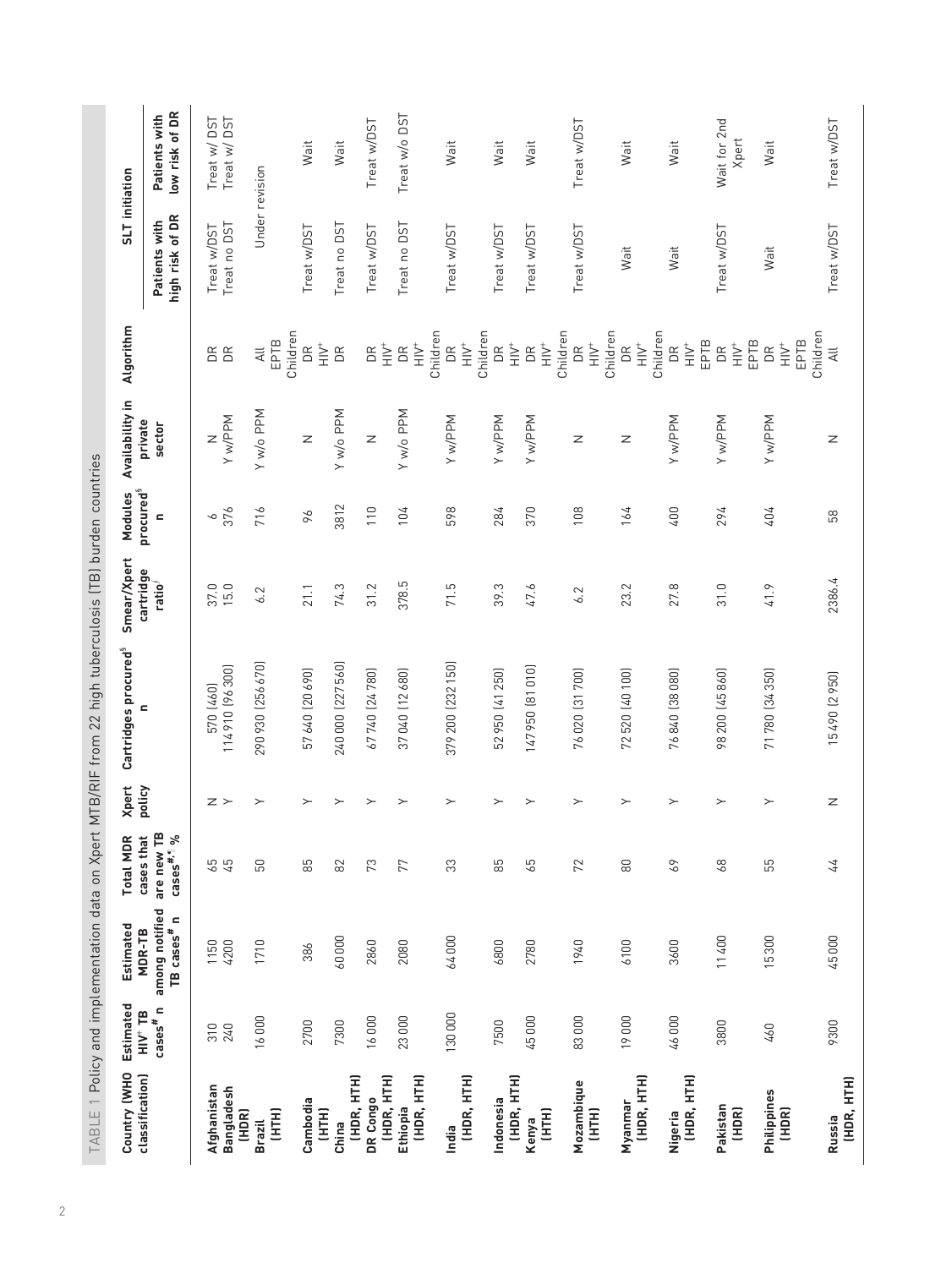| I HDLE I COILINIAE           |                         |                                                                                                                                                                                                                                                                                                                                                               |                                      |                        |                                                                                                                                                                                                                                                                                                                                                                                                                                                                                                                                                                                                                                                                                                                                                                                                                                                                                                                                                                                                                                                                                            |                          |                                  |                            |                                                              |                                        |                                 |
|------------------------------|-------------------------|---------------------------------------------------------------------------------------------------------------------------------------------------------------------------------------------------------------------------------------------------------------------------------------------------------------------------------------------------------------|--------------------------------------|------------------------|--------------------------------------------------------------------------------------------------------------------------------------------------------------------------------------------------------------------------------------------------------------------------------------------------------------------------------------------------------------------------------------------------------------------------------------------------------------------------------------------------------------------------------------------------------------------------------------------------------------------------------------------------------------------------------------------------------------------------------------------------------------------------------------------------------------------------------------------------------------------------------------------------------------------------------------------------------------------------------------------------------------------------------------------------------------------------------------------|--------------------------|----------------------------------|----------------------------|--------------------------------------------------------------|----------------------------------------|---------------------------------|
| Country (WHO                 | Estimated<br>$HIV^+$ TB | Estimated<br>MDR-TB                                                                                                                                                                                                                                                                                                                                           | <b>Total MDR</b><br>cases that       | <b>Xpert</b><br>policy | Cartridges procured <sup>5</sup>                                                                                                                                                                                                                                                                                                                                                                                                                                                                                                                                                                                                                                                                                                                                                                                                                                                                                                                                                                                                                                                           | Smear/Xpert<br>cartridge | Modules<br>procured <sup>§</sup> | Availability in<br>private | Algorithm                                                    | SLT initiation                         |                                 |
| classification)              | $\csc^{\#}n$            | among notified<br>TB cases <sup>#</sup> n                                                                                                                                                                                                                                                                                                                     | are new TB<br>cases <sup>#,1</sup> % |                        |                                                                                                                                                                                                                                                                                                                                                                                                                                                                                                                                                                                                                                                                                                                                                                                                                                                                                                                                                                                                                                                                                            | ratio <sup>;</sup>       | c                                | sector                     |                                                              | high risk of DR<br>Patients with       | low risk of DR<br>Patients with |
| (HDR, HTH)<br>South Africa   | 330000                  | 8100                                                                                                                                                                                                                                                                                                                                                          | 3                                    | $\geq$                 | 4 228 480 (2 3 1 2 2 8 0)                                                                                                                                                                                                                                                                                                                                                                                                                                                                                                                                                                                                                                                                                                                                                                                                                                                                                                                                                                                                                                                                  | $\ddot{\circ}$           | 4132                             | Y w/o PPM                  | Children<br>EPTB<br>$\frac{1}{4}$                            | Treat w/DST                            | Wait                            |
| Tanzania                     | 32000                   | 500                                                                                                                                                                                                                                                                                                                                                           | 100                                  |                        | 113550 [56640]                                                                                                                                                                                                                                                                                                                                                                                                                                                                                                                                                                                                                                                                                                                                                                                                                                                                                                                                                                                                                                                                             | 12.0                     | 192                              | Z                          | Unknown<br>Children<br>キミ<br>DR,                             | Treat w/o DST                          | Wait                            |
| Thailand<br>EHE<br>E         | 12000                   | 1760                                                                                                                                                                                                                                                                                                                                                          | 45                                   |                        | 24560 (10330)                                                                                                                                                                                                                                                                                                                                                                                                                                                                                                                                                                                                                                                                                                                                                                                                                                                                                                                                                                                                                                                                              | 123.9                    | 85                               | Y w/o PPM                  | $HIV^+$ (smear <sup>-</sup> )<br>$\widetilde{\Xi}$           | Treat w/DST                            | Wait                            |
| (HTH)<br>Uganda              | 35000                   | 1010                                                                                                                                                                                                                                                                                                                                                          | S3                                   |                        | 84560 [50340]                                                                                                                                                                                                                                                                                                                                                                                                                                                                                                                                                                                                                                                                                                                                                                                                                                                                                                                                                                                                                                                                              | 4.1                      | 266                              | Z                          | $H/V^+$ (smear <sup>-</sup> )<br>$\mathbb{R}$                | Treat w/ or w/o<br>$DST$ <sup>##</sup> | Wait                            |
| (HDR, HTH)<br>Vietnam        | 9300                    | 3800                                                                                                                                                                                                                                                                                                                                                          | 55                                   |                        | 54 930 [31 130]                                                                                                                                                                                                                                                                                                                                                                                                                                                                                                                                                                                                                                                                                                                                                                                                                                                                                                                                                                                                                                                                            | 62.6                     | 158                              | Y w/o PPM                  | Children<br>キミ<br>$\widetilde{\Xi}$                          | Treat w/DST                            | Wait                            |
| <b>Zimbabwe</b><br>(HH)<br>三 | 55000                   | 930                                                                                                                                                                                                                                                                                                                                                           | $\overline{6}$                       |                        | 146340 [83590]                                                                                                                                                                                                                                                                                                                                                                                                                                                                                                                                                                                                                                                                                                                                                                                                                                                                                                                                                                                                                                                                             | $0.\dot{6}$              | 300                              | Z                          | Unknown<br>Children<br>$\stackrel{\text{+}}{=}$<br>$\approx$ | Under revision                         |                                 |
| DST.                         |                         | include private sector procurement. 1: ratio of the numbers<br>:uberculosis; HIV <sup>+</sup> (smear <sup>-</sup> ): HIV <sup>+</sup> patients presumed to have<br>contacts with TB symptoms require no confirmation before ini<br>private-public mix initiatives linitiatives encouraged by WHO<br>WHO: World Health Organization; MDR: multidrug-resistant; |                                      |                        | than retreatment TB patients. <sup>\$</sup> : accumulated procurement until June 30, 2014 (and the accumulated procurement in the past 12 months) [4], under concessional pricing; the data do not<br>of smears performed in high-burden countries for initial diagnosis to the numbers of Xpert cartridges procured in the same<br>SLT: second-line treatment; DR: drug resistance; HDR: high MDR-TB burden; HTH: high TB/HIV burden; N: no; Y: yes; PPM:<br>'B but with a negative smear; DST: drug susceptibility testing; wait: do not start until DR is confirmed. #: in 2012 [1]. <sup>11</sup> : rather<br>country; the annual smear volumes were collected for the year 2012 [5], the numbers of Xpert cartridges procured were for the last 12 months (July 2013 to June 2014). <sup>##</sup> : in Uganda, DR-TB<br>to promote the collaboration between private and public health providers in the delivery of TB care); EPTB: extrapulmonary<br>tiating SLT (w/o DST), while the other Xpert RIF-resistant patients suspected to have DR-TB will start on SLT with confirmatory |                          |                                  |                            |                                                              |                                        |                                 |

 $T\Delta R$ |  $F$  1 Continued TABLE 1 Continued

3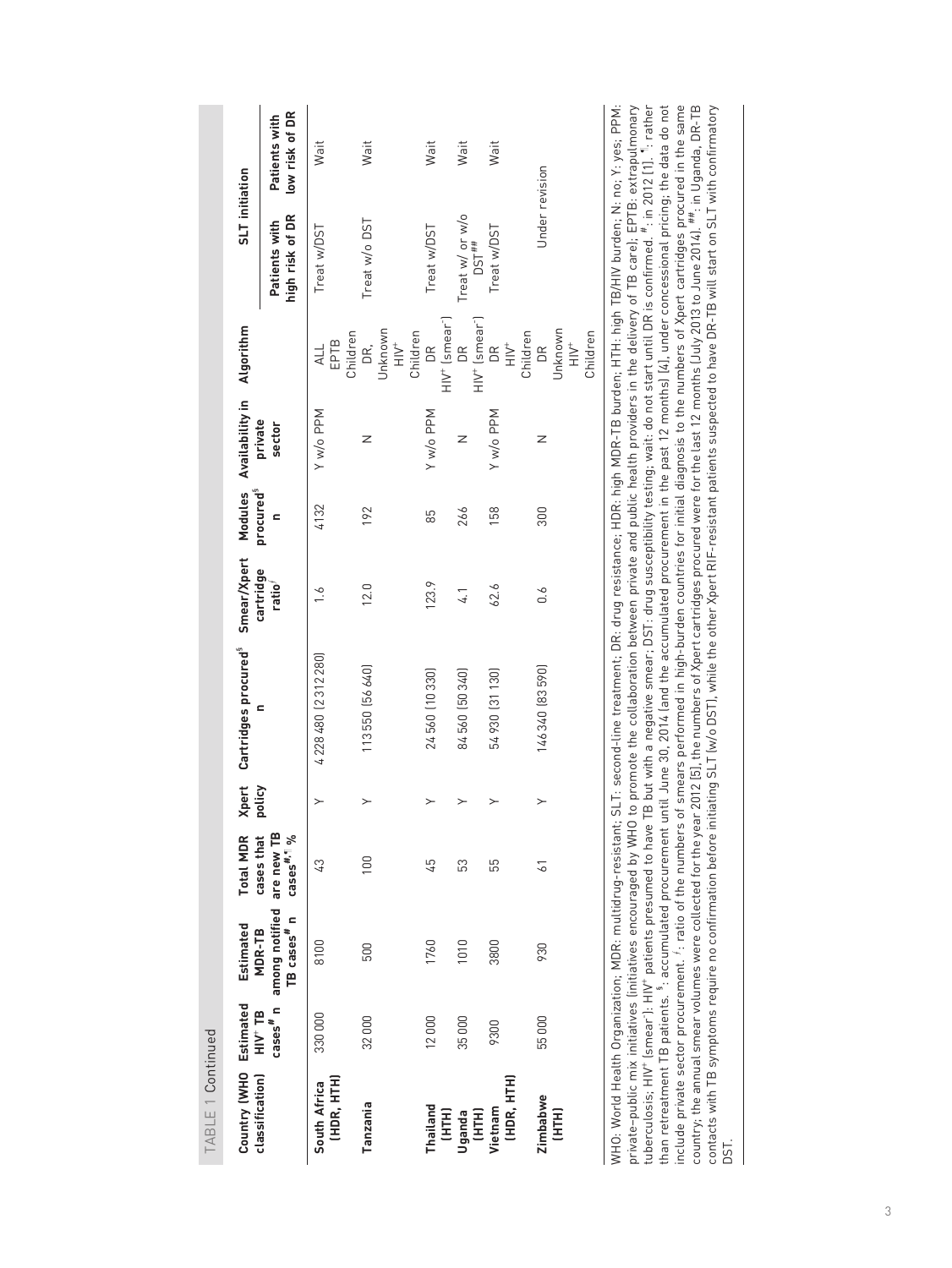<span id="page-3-0"></span>for patients with suspected drug resistance, although in Pakistan and Bangladesh, Xpert is also being used for general tuberculosis case finding at selected sites [\[7\]](#page-4-0). The remaining 19 HBCs recommend Xpert among HIV-infected patients, although in Thailand and Uganda, Xpert is recommended only after negative smear results, against WHO recommendations. However, given the limited number of cartridges procured outside South Africa, actual application of these algorithms is likely to be limited. Testing strategies focusing on the detection of drug resistance among retreatment cases only identify a fraction of total new MDR cases in most countries and will limit the ability to scale-up DR-TB treatment programmes. Ultimately, countries have to work towards universal drug susceptibility testing (DST) as outlined in the Global Plan and Post-2015 Global TB Strategy [\[11, 12\],](#page-4-0) but this will require greater resources.

While updated policy guidance on Xpert for the diagnosis of paediatric tuberculosis and EPTB was only issued in October 2013, 14 (59.1%) countries already reported recommending Xpert in children suspected of having tuberculosis. The use of Xpert for EPTB diagnosis was recommended in four (18%) countries.

WHO developed new recording and reporting recommendations in 2013 largely in response to the introduction of new molecular tests [\[13\].](#page-4-0) 14 (64%) countries recommended recording Xpert-positive results as bacteriologically positive, while three (14%) reported having no standards for reporting at this time. These findings demonstrate progress after some early implementers documented challenges around unclear and inconsistent reporting [\[7\]](#page-4-0).

Initial WHO guidance for treatment decisions for patients with rifampicin resistance but not at risk for DR-TB recommended follow-up DST using another method, citing poor positive predictive values for Xpert [2]. Recent evidence suggests that using phenotypic DST as the reference standard misses some rifampicinresistant cases [\[14\]](#page-4-0). Currently, WHO recommends that a rifampicin-resistant Xpert result for persons suspected of having DR-TB is sufficient to initiate second-line treatment (SLT) [\[3\].](#page-4-0) Most countries initiate SLT for those with risk factors for drug resistance (without confirmation or while waiting for confirmation of Xpert results), while three (14%) require confirmatory DST prior to SLT initiation. For patients at low risk of drug resistance, 13 (59%) countries require confirmatory DST before initiating SLT. A number of countries reported that current guidelines are under review and likely to change as more evidence becomes available.

Overall, we found the uptake of WHO guidelines on Xpert has been relatively quick compared with other guidelines on new tuberculosis diagnostics, such as light-emitting diode microscopy or same-day smear diagnosis. However, previous studies [\[7\]](#page-4-0) suggest the implementation of Xpert in the field may deviate from stated national policy, and we found current Xpert testing is mainly donor-funded, mostly limited to district or reference laboratories, and primarily used in patients suspected of having DR-TB, and to a lesser extent among persons suspected of HIV-associated tuberculosis. Models suggest that more restrictive implementation strategies might limit the impact of Xpert [\[15\]](#page-4-0). Therefore, we hope these results will serve to raise awareness about the need for more ambitious testing algorithms (e.g. universal DST) and implementation for greater impact, acknowledging this will only be possible with much greater investments in improved tuberculosis diagnosis and care from both donors and domestic funding.

#### @ERSpublications

### Xpert MTB/RIF implementation is mainly donor-funded, focused on DST and is not widely used outside South Africa <http://ow.ly/CK4NS>

Zhi Zhen Qin<sup>1</sup>, Madhukar Pai<sup>1</sup>, Wayne Van Gemert<sup>2</sup>, Suvanand Sahu<sup>3</sup>, Marzieh Ghiasi<sup>1</sup> and Jacob Creswell<sup>3</sup> <sup>1</sup>McGill International TB Centre, and Dept of Epidemiology and Biostatistics, McGill University, Montreal, Canada. <sup>2</sup>Global TB Progamme, World Health Organization, Geneva, Switzerland. <sup>3</sup>Stop TB Partnership, Geneva, Switzerland.

Correspondence: Jacob Creswell, Stop TB Partnership Secretariat, 20, Avenue Appia, Geneva, Switzerland. E-mail: creswellj@stoptb.who.int

Received: Aug 12 2014 | Accepted after revision: Oct 06 2014

Conflict of interest: Disclosures can be found alongside the online version of this article at erj.ersjournals.com

Acknowledgements: We are grateful to all NTP staff and respondents who completed the surveys and answered our follow-up questions. We are also grateful to Claudia Denkinger (Foundation for Innovative New Diagnostics, Geneva, Switzerland), Sandra Kik (KNCV Tuberculosis Foundation, The Hague, The Netherlands) and Pamela Chedore (independent laboratory consultant, Toronto, Canada) for useful input on the survey design.

#### References

- 1 World Health Organization. Global tuberculosis report 2013. Geneva, WHO, 2013.
- 2 World Health Organization. Policy statement: automated real-time nucleic acid amplification technology for rapid and simultaneous detection of tuberculosis and rifampicin resistance: Xpert MTB/RIF system. Geneva, WHO, 2011.